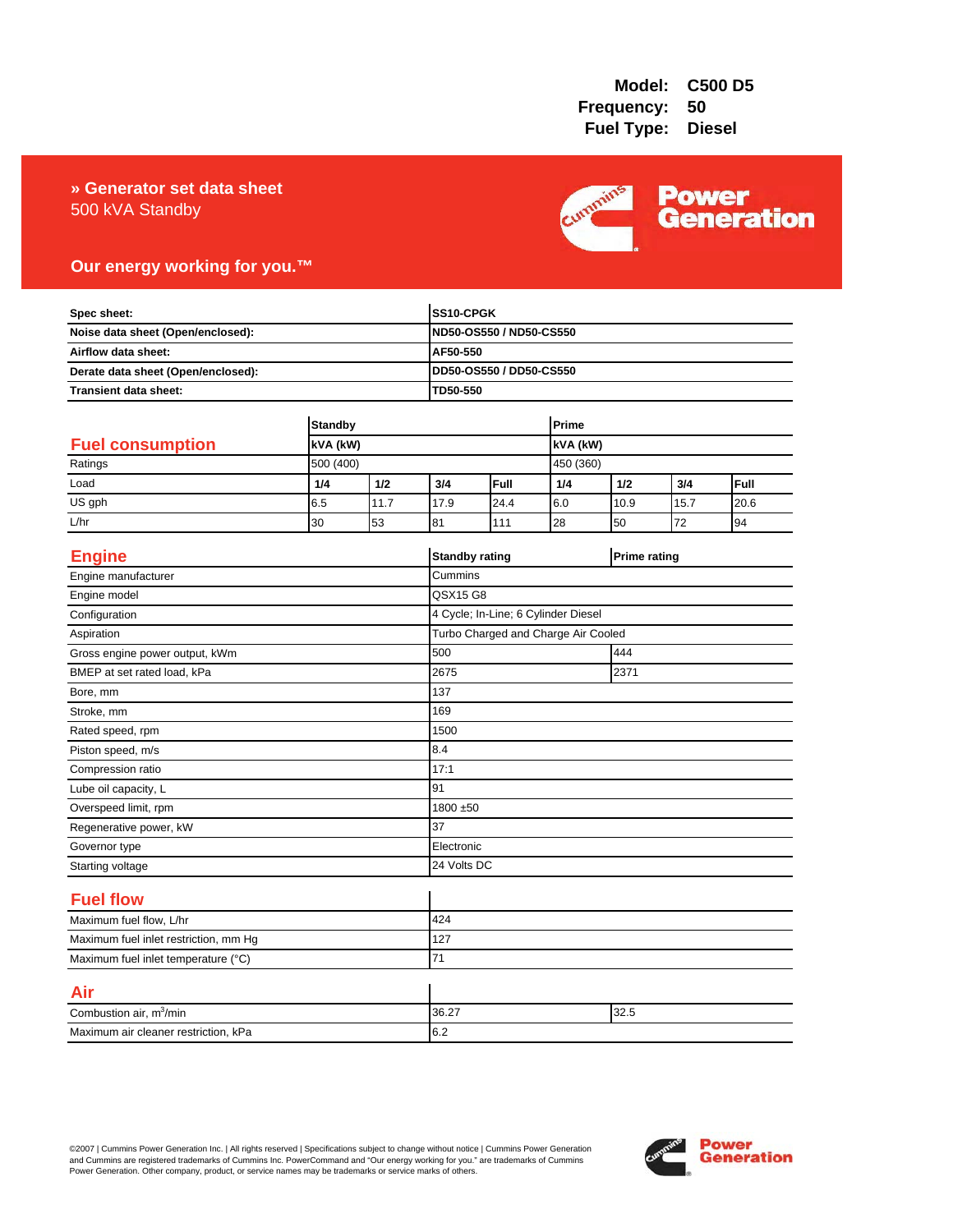| Exhaust                                   | <b>Standby rating</b> | <b>Prime rating</b> |
|-------------------------------------------|-----------------------|---------------------|
| Exhaust gas flow at set rated load, m/min | 182.2                 | 75.4                |
| Exhaust gas temperature, C                | 1515                  | <b>1418</b>         |
| Maximum exhaust back pressure, kPa        | 10.2                  |                     |

 $\overline{\phantom{a}}$ 

### **Standard set-mounted radiator cooling**

| Ambient design, C                                 | 50    |       |
|---------------------------------------------------|-------|-------|
| Fan load, KW <sub>m</sub>                         | 16    |       |
| Coolant capacity (with radiator), L               | 42    |       |
| Cooling system air flow, m3/min @ 12.7mmH2O       | 11.3  |       |
| Total heat rejection, BTU/min                     | 16700 | 13700 |
| Maximum cooling air flow static restriction mmH2O | 19.1  |       |

# **Open set derating factors kVA (kW)**

Note: Standard open genset options running at 400V, 150m above sea level. For enclosed product derates, please refer to datasheet - DD50- CS550.

|                   | $27^{\circ}$ C | $140^{\circ}$ C | $45^{\circ}$ C | l50°C          | $55^{\circ}$ C |
|-------------------|----------------|-----------------|----------------|----------------|----------------|
| <b>Standby</b>    | 500 (400)      | 500 (400)       | 496.6 (397.3)  | 481.3 (385)    | 465.9 (372.7)  |
| Prime             | 450 (360)      | 450 (360)       | 450 (360)      | 437.5 (350)    | 423.6 (338.9)  |
| $M$ $a$ inhte $*$ |                |                 | $n_{max}$      | <b>England</b> |                |

| Weights*            | Open         | <b>Enclosed</b> |
|---------------------|--------------|-----------------|
| Unit dry weight kgs | <b>14117</b> | $-5577$         |
| Unit wet weight kgs | 4022         | 6406            |

\* Weights represent a set with standard features. See outline drawing for weights of other configurations

| <b>Dimensions</b>                | Lenath | <b>Width</b> | <b>Height</b> |
|----------------------------------|--------|--------------|---------------|
| Standard open set dimensions     | 3433   | 1500         | 2065          |
| Enclosed set standard dimensions | 5110   | 1563         | 2447          |

## **Genset outline**

### **Open set**



#### **Enclosed set**



Outlines are for illustrative purposes only. Please refer to the genset outline drawing for an exact representation of this model.

©2007 | Cummins Power Generation Inc. | All rights reserved | Specifications subject to change without notice | Cummins Power Generation and Cummins are registered trademarks of Cummins Inc. PowerCommand and "Our energy working for you." are trademarks of Cummins<br>Power Generation. Other company, product, or service names may be trademarks or service marks o